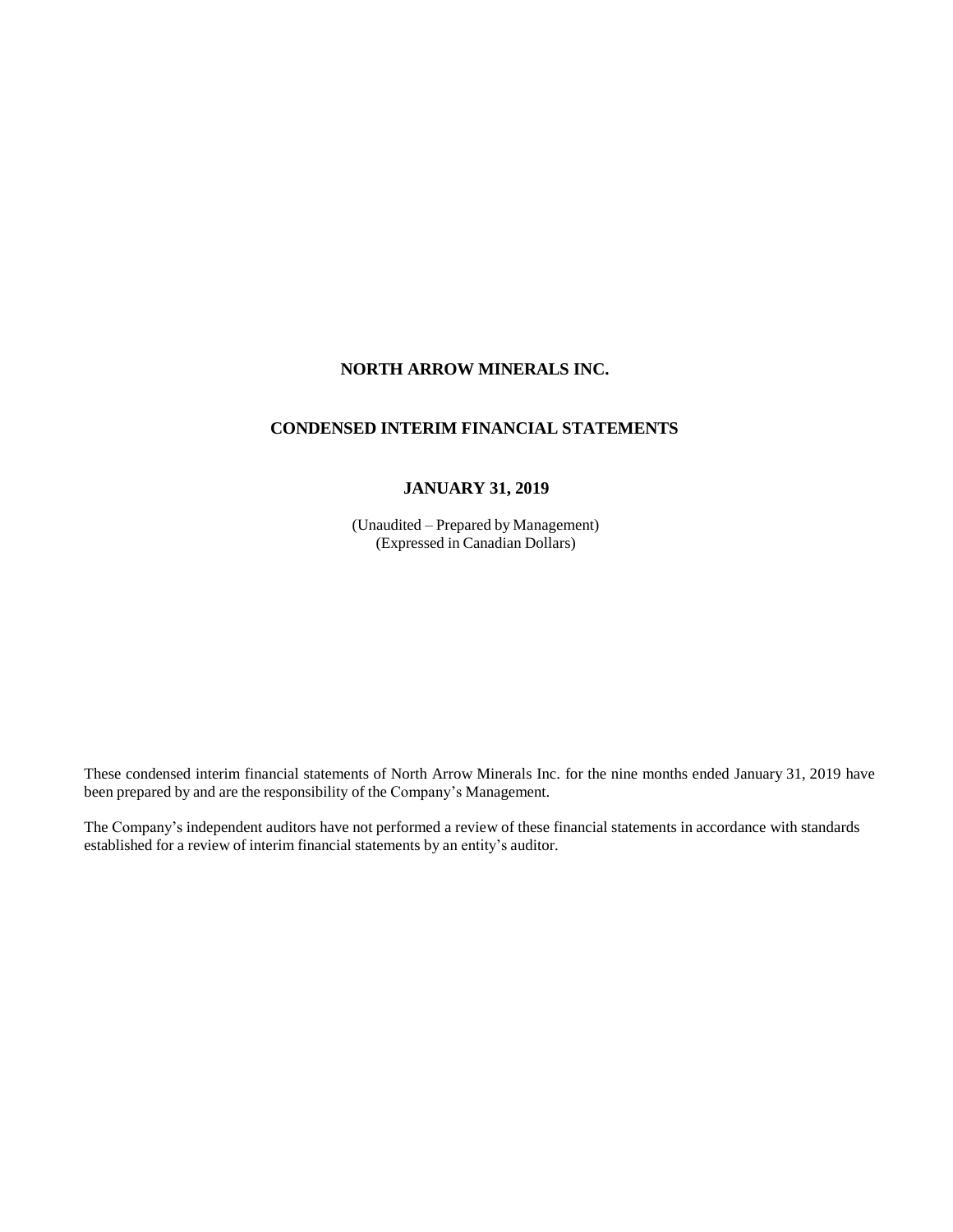### **NORTH ARROW MINERALS INC. CONDENSED INTERIM STATEMENTS OF FINANCIAL POSITION As at January 31, 2019 (Unaudited – Prepared by Management) (Expressed in Canadian Dollars)**

|                                                   | <b>January 31, 2019</b> |                |
|---------------------------------------------------|-------------------------|----------------|
| <b>ASSETS</b>                                     |                         |                |
| <b>Current</b>                                    |                         |                |
| Cash                                              | \$<br>954,272 \$        | 774,951        |
| Receivables (Note 4)                              | 33,041                  | 117,155        |
| Marketable securities (Note 5)                    | 120,500                 | 119,000        |
| Prepaid expenses                                  | 18,552                  | 15,273         |
|                                                   | 1,126,365               | 1,026,379      |
| <b>Equipment</b> (Note 6)                         | 65,714                  | 64,182         |
| <b>Exploration and evaluation assets (Note 7)</b> | 18,746,004              | 16,340,050     |
|                                                   | \$<br>19,938,083 \$     | 17,430,611     |
| <b>LIABILITIES</b>                                |                         |                |
| <b>Current</b>                                    |                         |                |
| Accounts payable and accrued liabilities (Note 8) | \$<br>394,343 \$        | 437,497        |
| <b>SHAREHOLDERS EQUITY</b>                        |                         |                |
| Capital stock (Note 9)                            | 36,097,528              | 33, 362, 855   |
| Share-based payment reserve (Note 9)              | 4,860,225               | 4,256,791      |
| Investment revaluation reserve (Note 2)           |                         | (50,000)       |
| Deficit                                           | (21, 414, 013)          | (20, 576, 532) |
|                                                   | 19,543,740              | 16,993,114     |
|                                                   | \$<br>19,938,083 \$     | 17,430,611     |

**Nature and continuance of operations (Note 1) Commitments(Note 11)**

**Approved and authorized on behalf of the Board on March 25, 2019:**

*"D. Grenville Thomas"* Director *"Blair Murdoch"* Director

The accompanying notes are an integral part of these financial statements.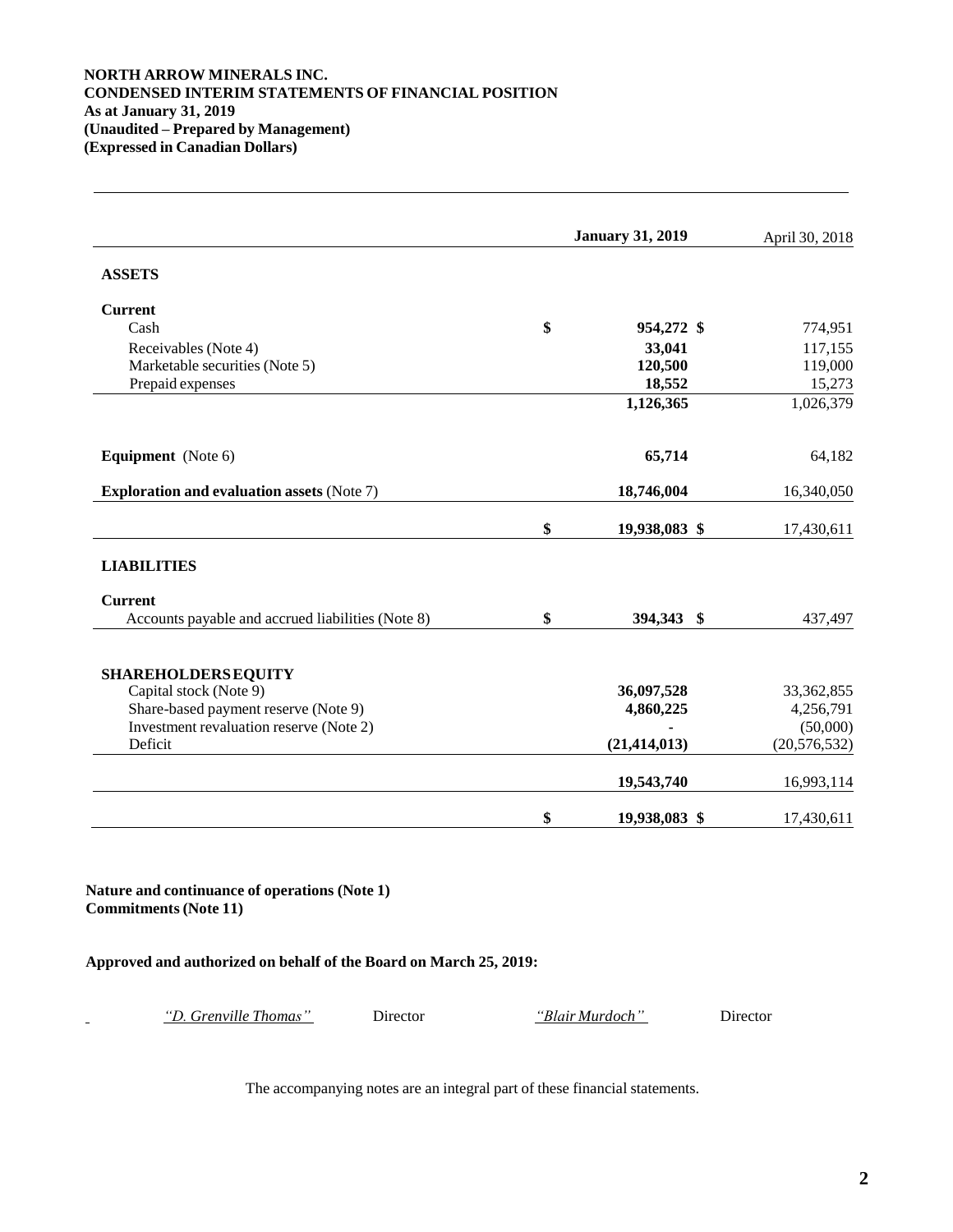# **NORTH ARROW MINERALS INC. CONDENSED INTERIM STATEMENTS OF LOSS AND COMPREHENSIVE LOSS For the Three and Nine Months Ended January 31, 2019 (Unaudited – Prepared by Management)**

**(Expressed in Canadian Dollars)**

|                                                           | <b>Three Months</b><br>January 31,<br>2019 | Three Months<br>January 31,<br>2018 | <b>Nine Months</b><br>January 31,<br>2019 | Nine Months<br>January 31,<br>2018 |
|-----------------------------------------------------------|--------------------------------------------|-------------------------------------|-------------------------------------------|------------------------------------|
| Advertising, promotion and travel                         | \$<br>25,400                               | \$<br>$45,777$ \$                   | 99,349<br>$\mathbb{S}$                    | 142,323                            |
| Consulting (Note 10)                                      | 4,500                                      | 4,500                               | 13,500                                    | 13,500                             |
| Depreciation                                              | 4,229                                      | 4,550                               | 11,695                                    | 13,163                             |
| Office, miscellaneous and rent (Note 10)                  | 21,502                                     | 23,901                              | 77,844                                    | 77,078                             |
| Professional fees                                         | 2,086                                      |                                     | 8,388                                     | 2,590                              |
| Property investigation costs                              | 3,340                                      | 8,366                               | 16,170                                    | 18,717                             |
| Regulatory and filing fees                                | 3,436                                      | 885                                 | 9,639                                     | 5,671                              |
| Salaries and benefits (Note 10)                           | 106,627                                    | 79,096                              | 256,699                                   | 254,002                            |
| Share-based compensation (Note 9)                         | 85,220                                     | 54,196                              | 603,434                                   | 380,651                            |
|                                                           | (256,340)                                  | (221, 271)                          | (1,096,718)                               | (907, 695)                         |
| Interest, foreign exchange and other income               | 413                                        | 2,637                               | 3,687                                     | 15,394                             |
| Recovery of exploration and evaluation assets             |                                            |                                     | 25,000                                    | 102,500                            |
| Gain (Loss) on marketable securities (Note 5)             | (16, 833)                                  | 29,248                              | (23,500)                                  | 20,280                             |
| Other income – deferred premium (Note 9)                  | 30,609                                     |                                     | 304,050                                   |                                    |
| Loss on revaluation of warrants (Note 5)                  |                                            | (2,538)                             |                                           | (11,668)                           |
|                                                           | 14,189                                     | 29,347                              | 309,237                                   | 126,506                            |
| Net loss for the period                                   | (242, 151)                                 | (191, 924)                          | (787, 481)                                | (781, 189)                         |
| Unrealized gain on available-for-sale<br>financial assets |                                            | 101,500                             |                                           | 93,188                             |
| Comprehensive loss for the period                         | \$<br>(242, 151)                           | \$<br>$(90, 424)$ \$                | $(787, 481)$ \$                           | (688,001)                          |
| Basic and diluted loss per share                          | \$<br>(0.00)                               | \$<br>$\mathbf{\$}$<br>(0.00)       | \$<br>(0.01)                              | (0.01)                             |
| Weighted average number of common<br>shares               | 92,772,458                                 | 76,155,741                          | 89,762,183                                | 74,851,393                         |

The accompanying notes are an integral part of these financial statements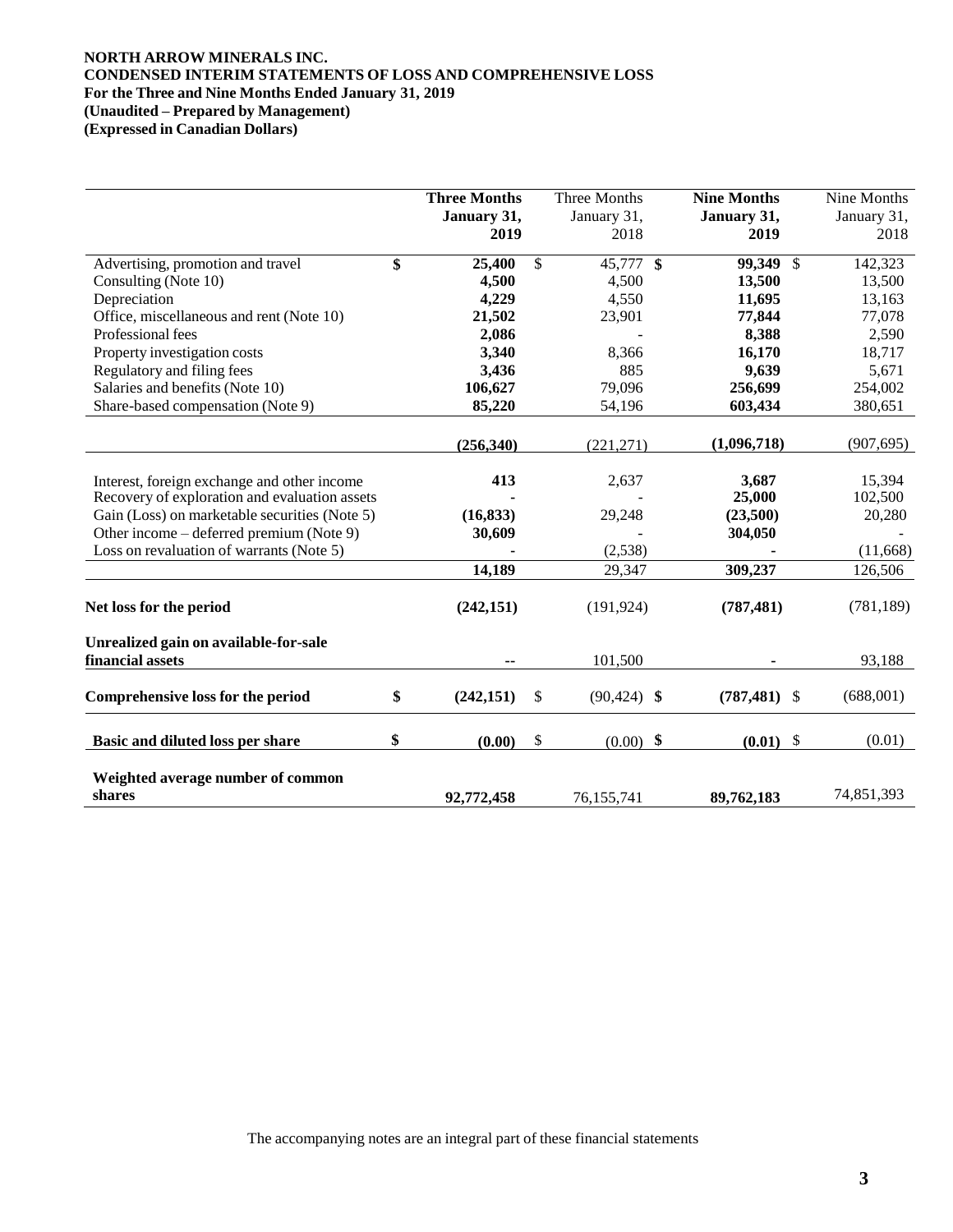## **NORTH ARROW MINERALS INC. CONDENSED INTERIM STATEMENTS OF CASH FLOWS For the Nine Months Ended January 31, 2019 (Unaudited – Prepared by Management) (Expressed in Canadian Dollars)**

|                                                                                                                                                                                                         | 2019                                   | 2018                                                        |
|---------------------------------------------------------------------------------------------------------------------------------------------------------------------------------------------------------|----------------------------------------|-------------------------------------------------------------|
| <b>CASH FLOWS FROM OPERATING ACTIVITIES</b>                                                                                                                                                             |                                        |                                                             |
| Loss for the period                                                                                                                                                                                     | \$<br>(787, 481)                       | \$<br>(781, 189)                                            |
| Items not involving cash:                                                                                                                                                                               |                                        |                                                             |
| Depreciation                                                                                                                                                                                            | 11,695                                 | 13,163                                                      |
| Share-based compensation                                                                                                                                                                                | 603,434                                | 380,651                                                     |
| Recovery of exploration and evaluation assets                                                                                                                                                           | (25,000)                               | (102, 500)                                                  |
| Loss on revaluation of warrants                                                                                                                                                                         |                                        | 11,668                                                      |
| Loss (gain) marketable securities                                                                                                                                                                       | 23,500                                 | (20, 280)                                                   |
| Other income-deferred premium                                                                                                                                                                           | (304, 050)                             |                                                             |
| Changes in non-cash working capital items:                                                                                                                                                              |                                        |                                                             |
| Receivables                                                                                                                                                                                             | 84,114                                 | (44, 643)                                                   |
| Prepaid expenses                                                                                                                                                                                        | (3,279)                                | 55,386                                                      |
| Accounts payable and accrued liabilities                                                                                                                                                                | (16,308)                               | (45,310)                                                    |
|                                                                                                                                                                                                         | (413,375)                              | (533, 054)                                                  |
| <b>CASH FLOWS FROM INVESTING ACTIVITIES</b><br>Expenditures on exploration and evaluation assets, net<br>Proceeds on sale of data<br>Proceeds on sale of marketable securities<br>Purchase of equipment | (2,432,800)<br>(13,227)<br>(2,446,027) | (3,067,347)<br>50,000<br>119,768<br>(14,256)<br>(2,911,835) |
|                                                                                                                                                                                                         |                                        |                                                             |
| <b>CASH FLOWS FROM FINANCING ACTIVITIES</b>                                                                                                                                                             |                                        |                                                             |
| Proceeds from a private placement                                                                                                                                                                       | 3,128,892                              | 5,000,000                                                   |
| Share issuance costs                                                                                                                                                                                    | (90, 169)                              | (36,252)                                                    |
|                                                                                                                                                                                                         | 3,038,723                              | 4,963,748                                                   |
| Change in cash during the period                                                                                                                                                                        | 179,321                                |                                                             |
|                                                                                                                                                                                                         |                                        | 1,518,859                                                   |
| Cash, beginning of the period                                                                                                                                                                           | 774,951                                | 368,124                                                     |
| Cash, end of the period                                                                                                                                                                                 | \$<br>954,272                          | 1,886,983                                                   |
| Cash paid during the period for interest                                                                                                                                                                | \$                                     | \$                                                          |
| Cash paid during the period for income taxes                                                                                                                                                            | \$                                     | \$                                                          |

**Supplemental disclosure with respect to cash flows (Note 12)**

The accompanying notes are an integral part of these financial statements.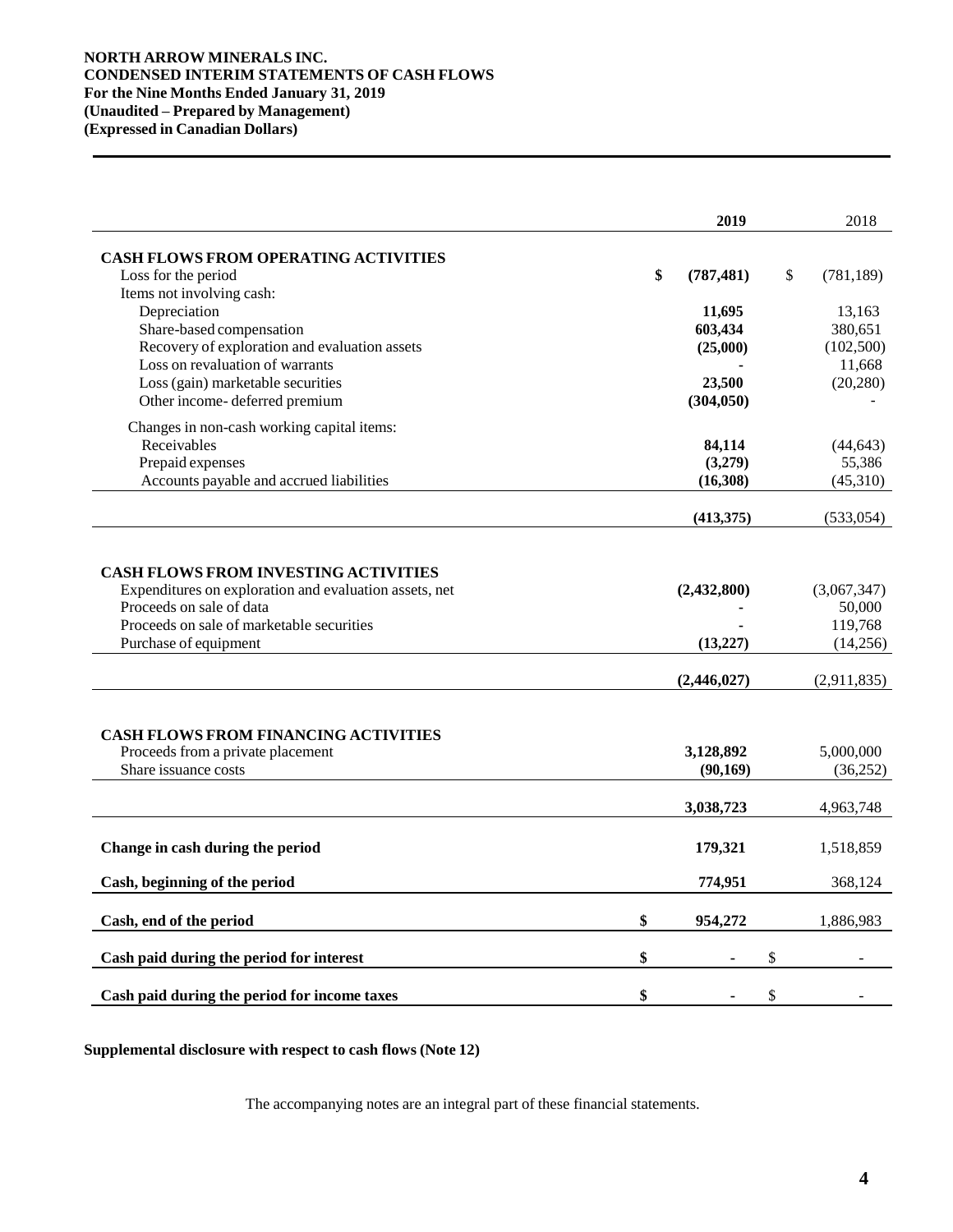# **NORTH ARROW MINERALS INC. CONDENSED INTERIM STATEMENTS OF CHANGES IN EQUITY (Unaudited – Prepared by Management)**

**(Expressed in Canadian Dollars)**

| Balance, April 30, 2017<br>Share-based compensation<br>Net loss<br>Investment gain<br>Private placement - net<br>Balance, January 31, 2018                                               | Number of<br><b>Shares</b><br>56,155,741<br>20,000,000<br>76,155,741 | <b>Capital Stock</b><br>\$29,099,107<br>4,263,748<br>\$33,362,855 | <b>Share-based</b><br>payment<br>reserve<br>\$3,143,846<br>380,651<br>700,000<br>\$4,224,497 | <b>Investment</b><br>revaluation<br>reserve<br>\$(49,188)<br>$\overline{\phantom{a}}$<br>93,188<br>\$44,000 | <b>Deficit</b><br>\$(19,636,608)<br>(781, 189)<br>\$(20,417,797) | <b>Total</b><br>\$12,557,157<br>380,651<br>(781, 189)<br>93,188<br>4,963,748<br>\$17,213,555 |
|------------------------------------------------------------------------------------------------------------------------------------------------------------------------------------------|----------------------------------------------------------------------|-------------------------------------------------------------------|----------------------------------------------------------------------------------------------|-------------------------------------------------------------------------------------------------------------|------------------------------------------------------------------|----------------------------------------------------------------------------------------------|
| Balance, April 30, 2018<br><b>Reclassification on adoption</b><br>of IFRS $9 - (Note 2)$<br><b>Share-based compensation</b><br><b>Net loss</b><br>Private placement -n e t -<br>(Note 9) | 76, 155, 741<br>16,616,717                                           | \$33,362,855<br>2,734,673                                         | \$4,256,791<br>603,434                                                                       | \$ (50,000)<br>50,000<br>۰                                                                                  | \$ (20,576,532)<br>(50,000)<br>(787, 481)                        | \$16,993,114<br>603,434<br>(787, 481)<br>2,734,673                                           |
| Balance, January 31, 2019                                                                                                                                                                | 92,772,458                                                           | \$36,097,528                                                      | \$4,860,225                                                                                  | \$<br>٠                                                                                                     | \$ (21,414,013)                                                  | \$19,543,740                                                                                 |

The accompanying notes are an integral part of these financial statements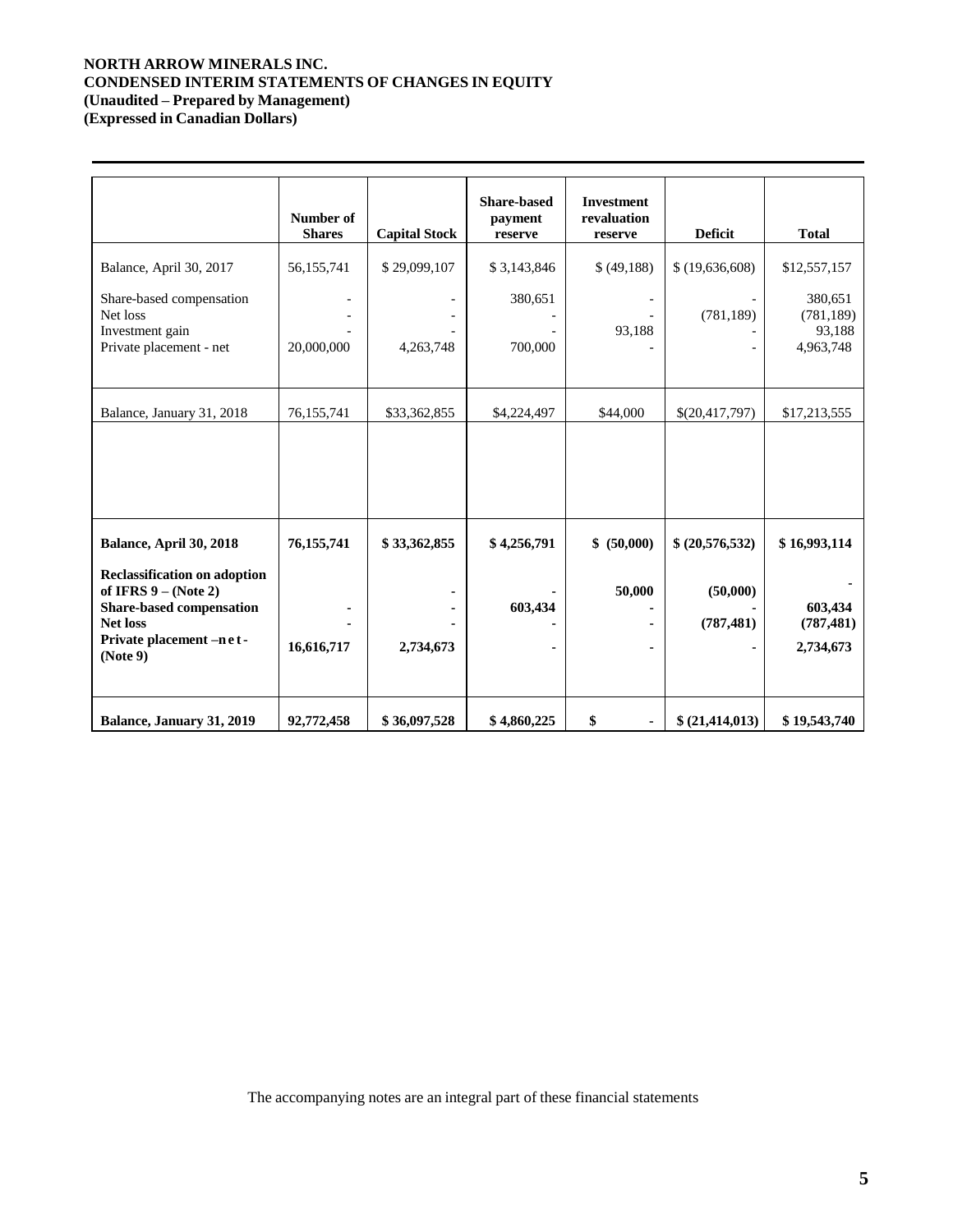## **1. NATURE AND CONTINUANCE OF OPERATIONS**

North Arrow Minerals Inc. (the "Company") is incorporated federally under the laws of the Canada Business Corporations Act ("CBCA").

The financial statements of the Company are presented in Canadian dollars, which is the functional currency of the Company. The Company trades on the TSX Venture Exchange (TSXV – NAR) and its registered office address is Ste. #960-789 West Pender Street, Vancouver, BC, Canada V6C 1H2.

The Company's principal business activity is the acquisition and exploration of exploration and evaluation assets. To date, the Company has not generated significant revenues from operations and is considered to be in the exploration stage.

These financial statements have been prepared on a going concern basis which assumes the Company will be able to realize its assets and discharge its liabilities in the normal course of business for the foreseeable future. At January 31, 2019, the Company had an accumulated deficit of \$21,414,013 (April 30, 2018 - \$20,576,532), incurred ongoing losses and has no source of recurring revenue. These material uncertainties may cast significant doubt upon the Company's ability to continue as a going concern. These financial statements do not reflect the adjustments to the carrying values of assets and liabilities, the reported amounts of expenses and the classification of statement of financial position items if the going concern assumption was inappropriate. These adjustments could be material.

The Company's continuation as a going concern is dependent on the successful results from its mineral property exploration activities, its ability to reduce or defer discretionary expenditures and its continued ability to raise equity capital or borrowings sufficient to meet current and future obligations.

# **2. BASIS OF PRESENTATION**

### **a) Statement of Compliance**

These financial statements have been prepared in accordance with International Financial Reporting Standards ("IFRS") as issued by the International Accounting Standards Board ("IASB") and interpretations of the International Financial Reporting Interpretations Committee ("IFRIC") and specifically with IAS 34, Interim Financial Reporting. The accounting policies applied in preparation of these financial statements are consistent with those applied and disclosed in the Company's financial statements for the year ended April 30, 2018, save for the adoption of IFRS 9 as outlined below. These financial statements are presented in Canadian dollars unless otherwise noted.

# **b) Historical cost**

These financial statements have been prepared on a historical cost basis except for certain financial instruments measured at fair value.

### **c) Change in accounting policy – financial instruments**

On May 1, 2018, the Company adopted IFRS 9- financial instruments ("IFRS 9') which replaced IAS 39 Financial Instruments: Recognition and Measurement. IFRS 9 did not impact the Company's classification and measurement of financial assets and liabilities except for marketable securities. The Company adopted IFRS 9 retrospectively without restatement of comparative amounts resulting in a reclassification of \$50,000 from investment revaluation reserve to deficit at May 1, 2018. Future changes in the fair value of marketable securities will be recorded directly in profit or loss. No other differences of any significance have been noted in relation to the adoption of IFRS 9.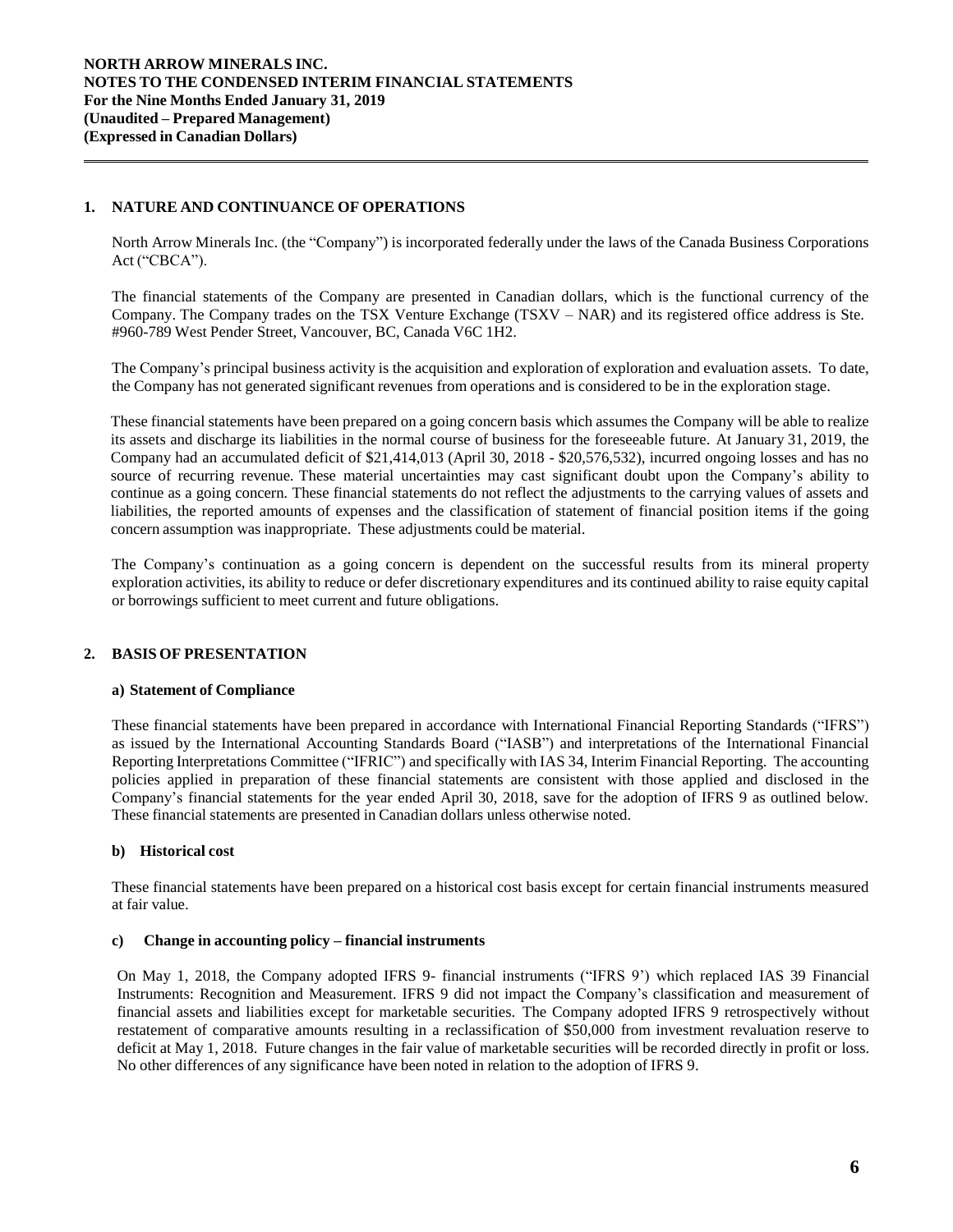### **2. BASIS OF PRESENTATION - continued**

### **d) IFRS 16 - Lease**s

Effective for annual periods commencing on or after January 1, 2019, IFRS 16 eliminates the classification of leases as either operating or finance leases and introduces a single lessee accounting model which requires the lessee to recognize assets and liabilities for all leases with a term of longer than 12 months. The Company is currently assessing the impact of this new accounting standard on its financial statements.

### **e) Significant accounting judgments, estimates and assumptions**

The preparation of financial statements in conformity with IFRS requires management to make certain estimates, judgments and assumptions that affect the reported amounts of assets and liabilities at the date of the financial statements and the reported revenues and expenses during this period. Although management uses historical experiences and its best knowledge of the amount, events or actions to form the basis for judgments and estimates, actual results may differ from these estimates.

The most significant accounts that require estimates as the basis for determining the stated amounts include the recoverability of exploration and evaluation assets, valuation of share-based payments, marketable securities, valuation of deferred premiums and valuation of deferred tax amounts.

Critical judgments exercised in applying accounting policies that have the most significant effect on the amounts recognized in the financial statements are as follows:

(i) Economic recoverability and probability of future benefits of exploration and evaluation costs*.*

Management has determined that exploration, evaluation and related costs incurred which were capitalized may have future economic benefits and may be economically recoverable. Management uses several criteria in its assessments of economic recoverability and probability of future economic benefits including geologic and other technical information, history of conversion of mineral deposits with similar characteristics to its own properties to proven and probable mineral reserves, the quality and capacity of existing infrastructure facilities, evaluation of permitting and environmental issues and local support for the project.

(ii) Valuation of share-based payments and warrants recorded as marketable securities

The Company uses the Black-Scholes Option Pricing Model for valuation of share-based payments and warrants recorded as marketable securities. Option pricing models require the input of subjective assumptions including expected price volatility, interest rates and forfeiture rates. Changes in the input assumptions can materially affect the fair value estimate and a Company's earnings and equity reserves.

iii) Valuation of deferred premiums and flow-through shares

On issuance the Company bifurcates the flow- through share into i) a flow-though share premium liability based on the estimated premium the investor pays for the flow-through share feature and ii) share capital. Upon qualifying expenses being incurred, the Company derecognizes the liability and the premium is recognized as other income.

iv) Income taxes

In assessing the probability of realizing income tax assets, management makes estimates related to expectations of future taxable income, applicable tax opportunities, expected timing of reversals of existing temporary differences and the likelihood that tax positions taken will be sustained upon examination by applicable tax authorities. In making its assessments, management gives additional weight to positive and negative evidence that can be objectively verified.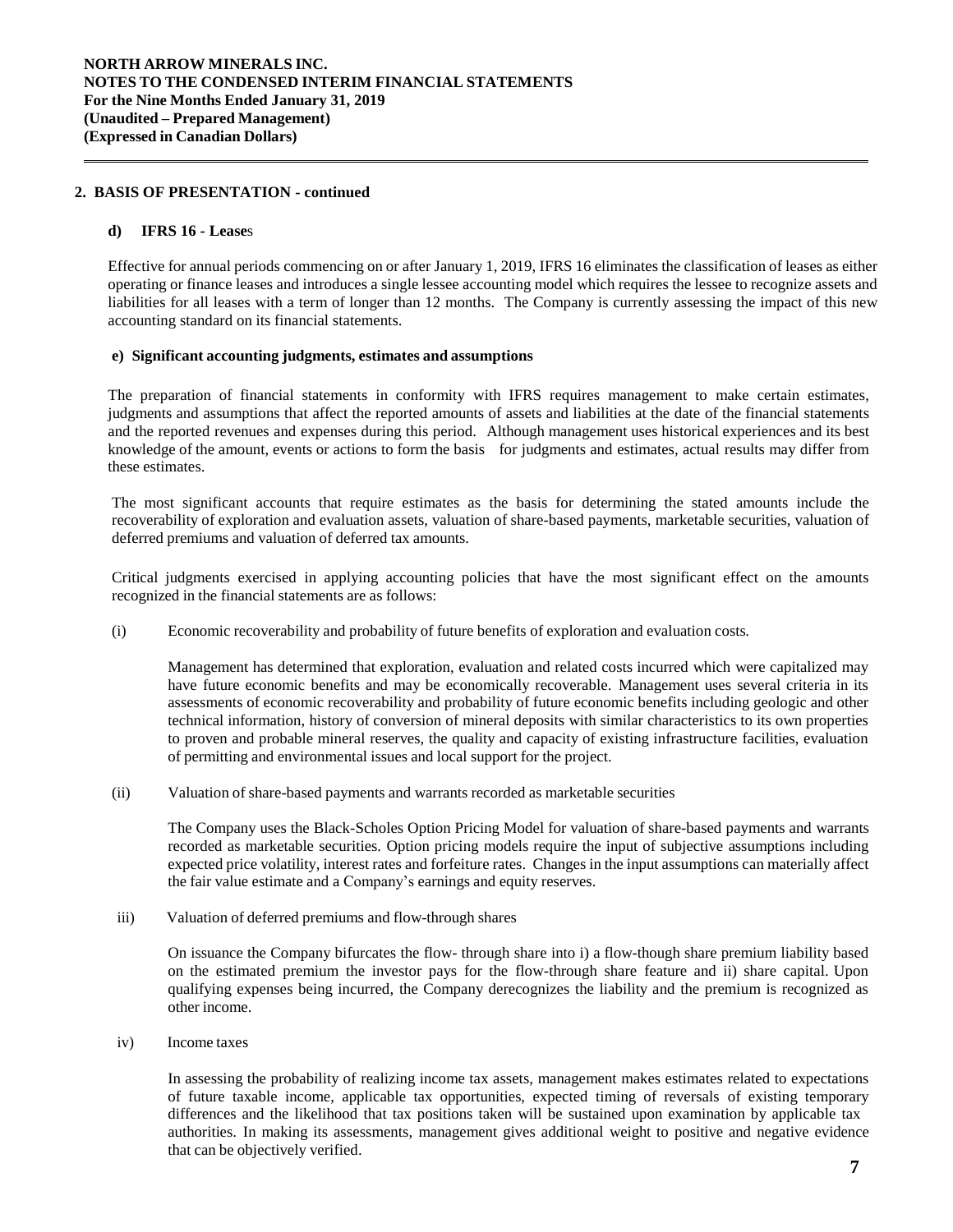# **3. FINANCIAL INSTRUMENTS AND RISK MANAGEMENT**

Financial instruments measured at fair value are classified into one of three levels in the fair value hierarchy according to the relative reliability of the inputs used to estimate the fair values. The three levels of the fair value hierarchy are:

- Level 1 Unadjusted quoted prices in active markets for identical assets or liabilities;
- Level 2 Inputs other than quoted prices that are observable for the asset or liability either directly or indirectly; and
- Level 3 Inputs that are not based on observable market data.

The Company's financial instruments consist of cash, marketable securities, receivables and accounts payable and accrued liabilities. Cash is carried at fair value using a Level 1 fair value measurement. The carrying value of receivables and accounts payable and accrued liabilities approximate their fair values due to their immediate or short-term maturity. Marketable securities consisting of common shares are recorded at fair value based on the quoted market prices in active markets at the reporting date, which is consistent with Level 1 of the fair value hierarchy**.** Marketable securities consisting of warrants are recorded at fair value based on a Black Scholes pricing model consistent with Level 3 of the fair value hierarchy.

The Company is exposed to a variety of financial risks by virtue of its activities, including credit risk, interest rate risk, liquidity risks, foreign currency risk, and equity market risk. The Company's objective with respect to risk management isto minimize potential adverse effects on the Company's financial performance. The Board of Directors provides direction and guidance to management with respect to risk management. Management is responsible for establishing controls and procedures to ensure that financial risks are mitigated to acceptable levels.

### Credit risk

Credit risk isthe risk of financial lossto the Company if a counter-party to a financial instrument fails to meet its contractual obligations. The Company manages credit risk by investing its excess cash in short-term investments with investment grade ratings, issued by a Canadian chartered bank. The Company's receivables consist primarily of sales tax receivables due from the federal government and receivables from companies with which the Company has exploration agreements or options. The maximum exposure to credit risk at the reporting date is the carrying value of the Company's receivables and cash.

### Interest rate risk

Interest rate risk is the risk that the fair value or future cash flows of a financial instrument will fluctuate because of changes in market interest rates. Financial assets and liabilities with variable interest rates expose the Company to interest rate risk with respect to its cash flow. It is management's opinion that the Company is not exposed to significant interest rate risk.

### Liquidity risk

Liquidity risk is the risk that the Company will not be able to meet its obligations as they become due. The Company's ability to continue as a going concern is dependent on management's ability to raise the funds required through future equity financings, asset sales or exploration option agreements, or a combination thereof. The Company has no regular cash flow from its operating activities. The Company manages its liquidity risk by forecasting cash flow requirements for its planned exploration and corporate activities and anticipating investing and financing activities. Management and the Board of Directors are actively involved in the review, planning and approval of annual budgets and significant expenditures and commitments. Failure to realize additional funding could cast significant doubt on the Company's ability to continue as a going concern. As at January 31, 2019, the Company had cash of \$954,272 (April 30, 2018 - \$774,951) available to settle current liabilities of \$394,343 (April 30, 2018 - \$437,497).

# Foreign currency risk

The Company's activities are within Canada and accordingly the Company is not subject to significant foreign currency risk.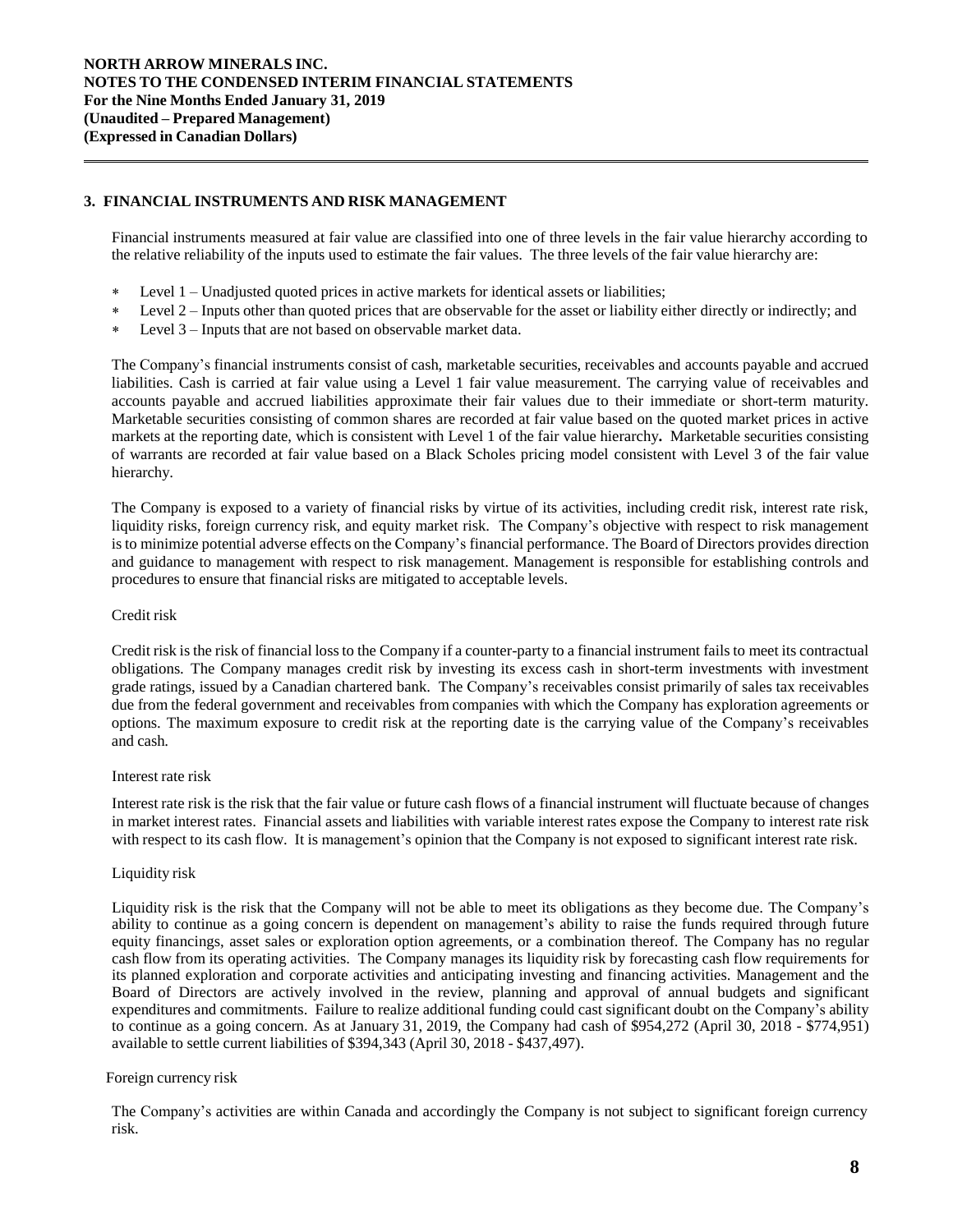# **3. FINANCIAL INSTRUMENTS AND RISK MANAGEMENT - continued**

#### Equity market risk

The Company is exposed to equity price risk arising from its marketable securities, which are classified as available-forsale. The Company plans to sell its marketable securities as market conditions permit, or as is required to finance the Company's operations from time-to-time.

# **4. RECEIVABLES**

|                                          | <b>January 31, 2019</b> |                 | April 30, 2018   |
|------------------------------------------|-------------------------|-----------------|------------------|
| HST/GST receivables<br>Other receivables |                         | 30,066<br>2,975 | 66,497<br>50,658 |
|                                          |                         | 33,041          | 117,155          |

### **5. MARKETABLESECURITIES**

|                                       |           | <b>January 31, 2019</b> |                          | April 30, 2018     |
|---------------------------------------|-----------|-------------------------|--------------------------|--------------------|
|                                       | Cost      | Fair                    | Cost                     | <b>Fair Market</b> |
|                                       |           | <b>Market</b>           |                          | Value              |
|                                       |           | <b>Value</b>            |                          |                    |
| Clean Commodities Corp. - 800,000     |           |                         |                          |                    |
| shares                                | \$64,000  | \$28,000                | \$64,000                 | \$44,000           |
| Benchmark Metals Inc – 333,333 shares | 105,000   | 60,000                  | 105,000                  | 75,000             |
| Rover Metals Corp. - 500,000 shares   | 25,000    | 32,500                  | $\overline{\phantom{0}}$ | -                  |
|                                       | \$194,000 | 120,500<br>SS.          | \$169,000                | \$119,000          |

a) During the year ended April 30, 2017, the Company sold its interest in the in the previously written off Torp Lake and Phoenix mineral claims to Clean Commodities Corp. for consideration of 2,500,000 common shares of Clean Commodities Corp. having a fair value of \$200,000 and warrants entitling the Company to purchase an additional 1,000,000 common shares at a price of \$0.20 for a period of two years with a fair value of \$33,524 under the following assumptions.

|                               | <b>January 31, 2019</b> | April 30, 2018 |
|-------------------------------|-------------------------|----------------|
| Risk-free interest rate       |                         | $00\%$         |
| Expected life of the warrants |                         | $0.08$ years   |
| Annualized volatility         |                         | 120.00%        |

During the period the warrants expired unexercised.

b) During the year ended April 30, 2018, Company completed the sale of its 100% interest in the Contwoyto Project, Nunavut, including the Butterfly gold prospect, to Benchmark Metals Inc. ("Benchmark"), formerly Crystal Exploration Inc., for consideration of \$100,000 and 333,333 common shares of Benchmark. Under the terms of the agreement, the Company received \$50,000 and 333,333 shares, having a fair value of \$105,000, with the balance of the cash due on or before December 15, 2018 (received). The Company retains a 1.0% gross overriding royalty on diamonds and a 1.0% net smelter return on precious and base metals. Half of the royalties can be purchased by Benchmark at any time with the payment of \$1.0 million.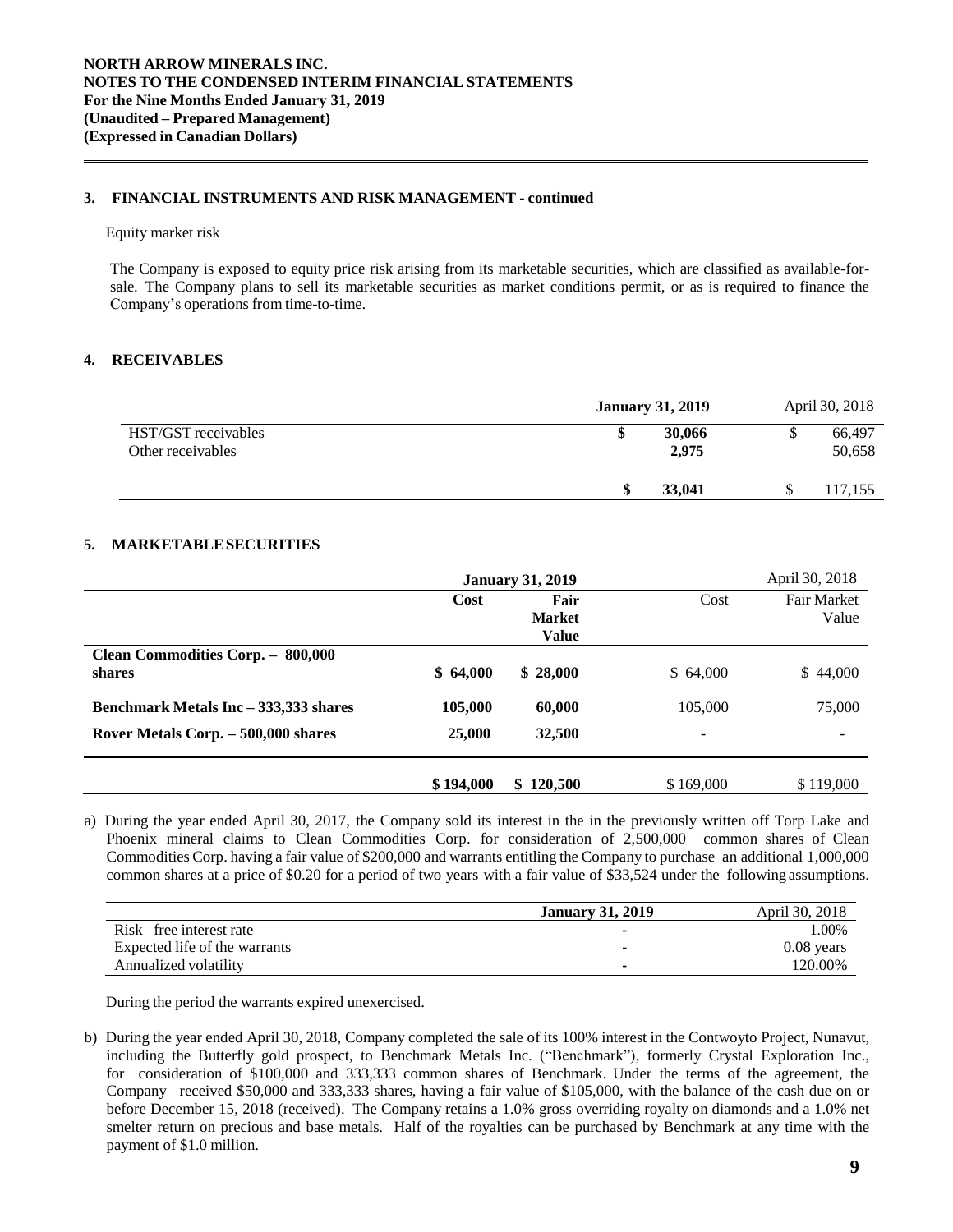### **5. MARKETABLE SECURITIES – continued**

The Company will also receive conditional share payments of 166,666 Benchmark shares in the event that Benchmark reports an inferred gold resource exceeding 250,000 ounces associated with the Butterfly gold prospect and a further 166,666 Benchmark shares in the event it reports a separate inferred resource of at least 250,000 ounces of gold outside of the Butterfly area.

c) During the nine month period ended January 31, 2019, the Company completed the sale of certain assets to Rover Metals Corp. ("Rover") for consideration of 500,000 shares (received) having a fair value of \$25,000. Subsequent to the acquisition date, should Rover disclose an inferred, indicated or measured mineral resource of 500,000 ounces of gold within an area of interest, the Company shall be entitled to an additional \$100,000 payable in either cash or shares at the purchaser's discretion. In addition, should Rover disclose an inferred, indicated or measured mineral resource of 750,000 ounces of gold within the area, North Arrow shall be entitled to an additional \$100,000 payable in either cash or shares at the purchaser's discretion.

# **6. EQUIPMENT**

|                                  | <b>Office and computer</b> | Field     |              |
|----------------------------------|----------------------------|-----------|--------------|
|                                  | equipment                  | equipment | <b>Total</b> |
|                                  |                            |           |              |
| Cost                             |                            |           |              |
| Balance, April 30, 2017          | \$32,759                   | \$93,775  | \$126,534    |
| Additions                        | 14,256                     |           | 14,256       |
| Balance, April 30, 2018          | 47,015                     | 93,775    | 140,790      |
| <b>Additions</b>                 | 13,227                     |           | 13,227       |
| <b>Balance, January 31, 2019</b> | 60,242                     | 93,775    | 154,017      |
|                                  |                            |           |              |
| <b>Accumulated Depreciation</b>  |                            |           |              |
| Balance, April 30, 2017          | 19,139                     | 39,759    | 58,898       |
| <b>Additions</b>                 | 6,907                      | 10,803    | 17,710       |
| Balance, April 30, 2018          | 26,046                     | 50,562    | 76,608       |
| <b>Additions</b>                 | 5,215                      | 6,480     | 11,695       |
| <b>Balance, January 31, 2019</b> | \$31,261                   | \$57,042  | \$88,303     |
|                                  |                            |           |              |
| <b>Carrying amounts</b>          |                            |           |              |
| April 30, 2018                   | \$20,969                   | \$43,213  | \$64,182     |
| <b>January 31, 2019</b>          | \$28,981                   | \$36,733  | \$65,714     |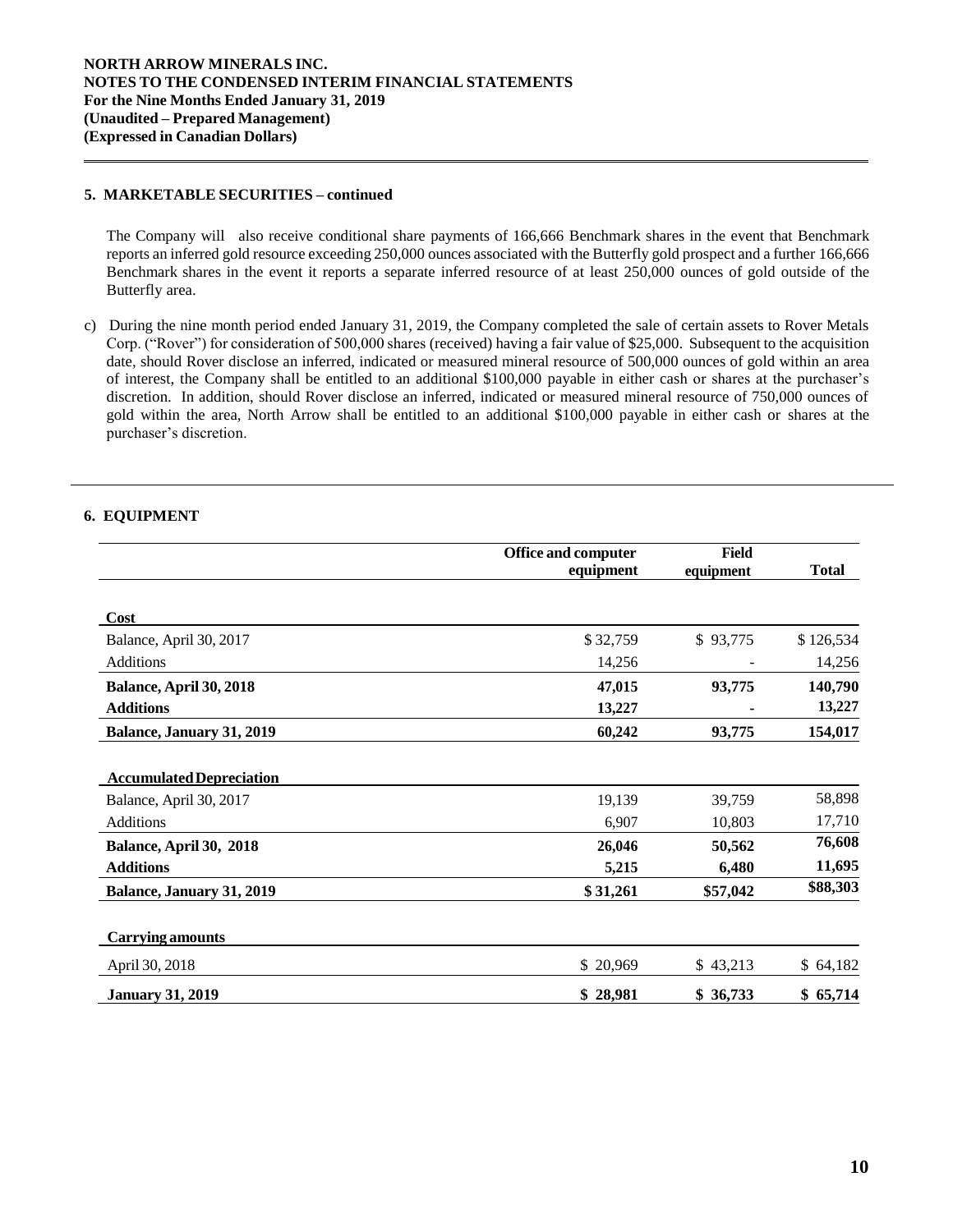# **NORTH ARROW MINERALS INC. NOTES TO THE CONDENSED INTERIM FINANCIAL STATEMENTS For the Nine Months Ended January 31, 2019 (Unaudited – Prepared Management) (Expressed in Canadian Dollars)**

# **7. EXPLORATION AND EVALUATION ASSETS**

|                                                               |                       | <b>Expended</b> | Write-offs     |                  |
|---------------------------------------------------------------|-----------------------|-----------------|----------------|------------------|
|                                                               |                       | <b>During</b>   | During the     |                  |
|                                                               | <b>April 30, 2018</b> | the Period      | <b>Period</b>  | Jan. 31, 2019    |
| <b>Diamond Properties</b>                                     |                       |                 |                |                  |
| Lac de Gras, Canada                                           |                       |                 |                |                  |
| <b>Exploration</b> costs                                      | \$235,404             | \$              | \$             | \$235,404        |
| Acquisition and tenure costs                                  | 277,918               |                 |                | 277,918          |
| Geological, data collection and assays                        | 153,559               |                 |                | 153,559          |
| Office and salaries                                           | 134,040               |                 |                | 134,040          |
|                                                               | 800,921               | $\blacksquare$  |                | 800,921          |
| Pikoo, Canada                                                 |                       |                 |                |                  |
| <b>Exploration</b> costs                                      | 1,257,815             | 1,318           |                | 1,259,133        |
| Drilling                                                      | 2,085,859             |                 |                | 2,085,859        |
| Acquisition and tenure costs                                  | 213,660               | 3,730           |                | 217,390          |
| Geological, data collection and assays                        | 1,592,006             | 2,921           |                | 1,594,927        |
| Office and salaries                                           | 630,709               | 13,298          | ٠              | 644,007          |
| Contribution from joint-venture partner                       | (637, 813)            |                 |                | (637, 813)       |
|                                                               | 5,142,236             | 21,267          | ٠              | 5,163,503        |
| Loki, Canada                                                  |                       |                 |                |                  |
| <b>Exploration</b> costs                                      | 385,581               | 56,469          |                | 442,050          |
| Drilling                                                      | 269,829               | 25,328          |                | 295,157          |
| Acquisition and tenure costs                                  | 56,924                |                 |                | 56,924           |
| Geological, data collection and assays                        | 169,291               | 35,463          |                | 204,754          |
| Office and salaries                                           | 138,439               | 21,488          |                | 159,927          |
| Recoveries                                                    | (144,500)             | (110,500)       |                | (255,000)        |
|                                                               | 875,564               | 28,248          | ٠              | 903,812          |
|                                                               |                       |                 |                |                  |
| Naujaat, Canada                                               |                       |                 |                |                  |
| <b>Exploration</b> costs                                      | 733,146               | 35,275          |                | 768,421          |
| Drilling                                                      | 1,464,020             | 1,603           |                | 1,465,623        |
| Acquisition and tenure costs                                  | 337,152               | 41,376          |                | 378,528          |
| Geological, data collection and assays<br>Office and salaries | 4,669,946             | 212,038         |                | 4,881,984        |
|                                                               | 713,048               | 88,897          |                | 801,945          |
|                                                               | 7,917,312             | 379,189         | $\blacksquare$ | 8,296,501        |
| Luxx, Canada                                                  |                       |                 |                |                  |
| <b>Exploration</b> costs                                      | 50,420                |                 |                | 50,420           |
| Acquisition and tenure costs                                  | 138,733               |                 |                | 138,733          |
| Geological, data collection and assays                        | 121,301               |                 |                | 121,301          |
| Office and salaries                                           | 44,793                |                 |                | 44,793           |
|                                                               | 355,247               | $\blacksquare$  | $\blacksquare$ | 355,247          |
| Mel, Canada                                                   |                       |                 |                |                  |
| <b>Exploration</b> costs                                      | 204,085               | 1,129,782       |                | 1,333,867        |
| Drilling                                                      |                       | 349,004         |                | 349,004          |
| Acquisition and tenure costs                                  | 287,338               |                 |                | 287,338          |
| Geological, data collection and assays                        | 634,677               | 309,719         |                | 944,396          |
| Office and salaries                                           | 122,670               | 188,745         |                | 311,415          |
|                                                               | 1,248,770             | 1,977,250       | ä,             | 3,226,020        |
|                                                               |                       |                 |                |                  |
| <b>TOTAL</b>                                                  | \$<br>16,340,050      | \$2,405,954     | \$<br>۰        | 18,746,004<br>\$ |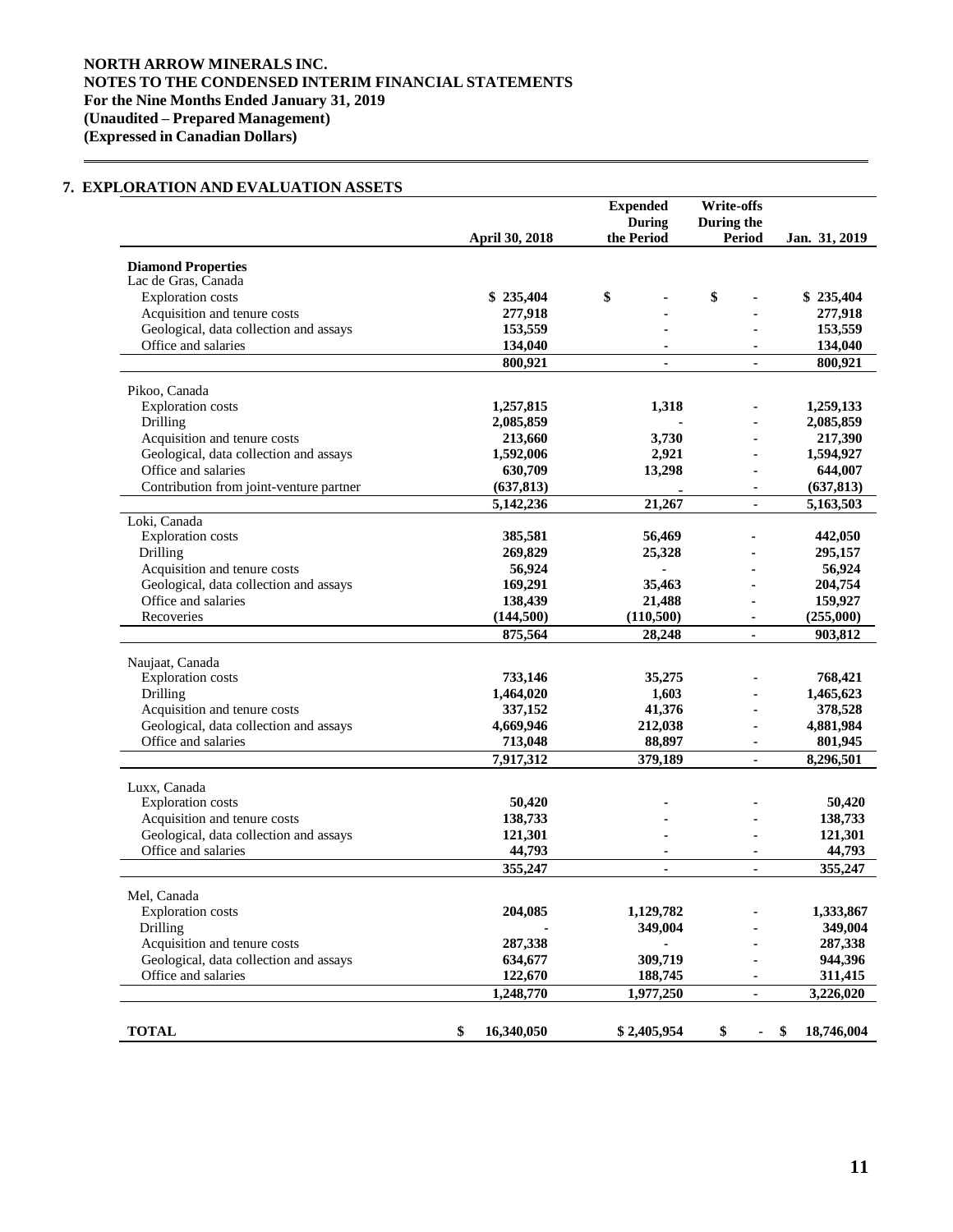### April 30, 2017 Expended During the Year Write-offs During the<br>Year April 30, 2018 **Diamond Properties** Lac de Gras, Canada Exploration costs \$ 235,404 \$  $\frac{1}{2}$  \$ 235,404 \$  $\frac{1}{2}$  \$ 235,404 \$  $\frac{1}{2}$  \$ 235,404 Acquisition and tenure costs 277,918 - 277,918 - 277,918 Geological, data collection and assays 153,559 - 153,559 - 153,559 - 153,559 - 153,559 - 153,559 - 153,659 - 153,659 - 153,659 - 153,659 - 153,659 - 153,659 - 153,659 - 153,659 - 153,659 - 154,040 - 154,040 - 154,040 - 154 Office and salaries 134,040 - 134,040 - 134,040 - 134,040 - 134,040 - 134,040 - 134,040 - 134,040 - 134,040 - 134,040 - 134,040 - 134,040 - 134,040 - 134,040 - 134,040 - 134,040 - 135,040 - 135,040 - 135,040 - 135,040 - 13 800,921 - 800,921 Pikoo, Canada Exploration costs 1,254,897 2,918 - 1,257,815 **Drilling 2,085,859** - 2,085,859 - 2,085,859 Acquisition and tenure costs 212,097 1,563 - 213,660 Geological, data collection and assays 1,548,918 43,088 - 1,592,006 Office and salaries 615,038 15,671 - 630,709 Contribution from joint-venture partner (637,813) (637,813) (637,813) 5,078,996 63,240 - 5,142,236 Loki, Canada Exploration costs 6,800 379,781 - 385,581 Drilling 269,829 - 269,829 - 269,829 - 269,829 - 269,829 - 269,829 - 269,829 - 269,829 - 269,829 - 269,829 - 269,829 Acquisition and tenure costs **4,842** 52,082 - 56,924 Geological, data collection and assays  $70,431$  98,860 - 169,291 Office and salaries 34,025 104,414 - 138,439 Recoveries (144,500) (144,500) (144,500) (144,500) 115,098 760,466 - 875,564 Naujaat, Canada Exploration costs 402,134 331,012 - 733,146 Drilling 240,218 1,223,802 - 1,464,020 Acquisition and tenure costs<br>
Geological, data collection and assays<br>  $3.456366$ <br>  $3.456366$ <br>  $1.213580$ <br>  $-4.669946$ Geological, data collection and assays 3,456,366 1,213,580 -Office and salaries 328,553 384,495 - 713,048 4,740,966 3,176,346 - 7,917,312 Luxx, Canada Exploration costs 50,420  $50,420$  - 50,420 Acquisition and tenure costs 138,733 138,733 138,733 Geological, data collection and assays 121,301 - 121,301 - 121,301 Office and salaries and salaries and salaries and salaries and salaries and salaries and  $44,793$  and  $44,793$  and  $44,793$  and  $44,793$  and  $44,793$  and  $44,793$  and  $44,793$  and  $44,793$  and  $44,793$  and  $44,793$  and  $44$ 355,247 - - 355,247 Mel, Canada Exploration costs 114,996 89,089 - 204,085 Acquisition and tenure costs 132,046 155,292 - 287,338 Geological, data collection and assays 6573,207 61,470 634,677 61,470 Office and salaries 87.995 34.675 - 122.670 908,244 340,526 - 1,248,770 **TOTAL** \$ 11,999,472 \$ 4,340,578 \$ - \$ 16,340,050

# **7. EXPLORATION AND EVALUATION ASSETS - continued**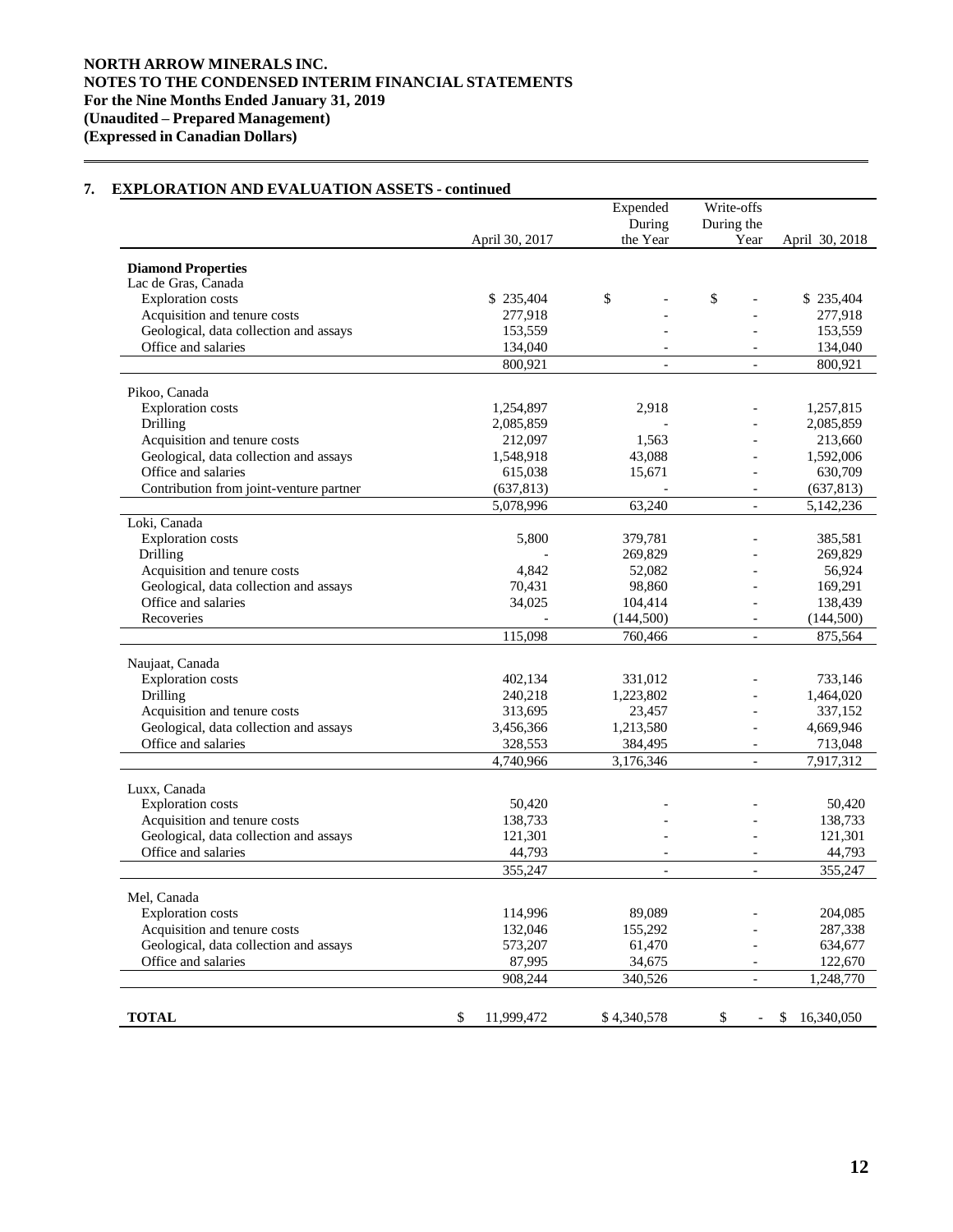## **7. EXPLORATION AND EVALUATION ASSETS - continued**

Title to exploration and evaluation assets involves certain inherent risks due to the difficulties of determining the validity of certain claims as well as the potential for problems arising from the frequently ambiguous conveyancing history characteristic of many exploration and evaluation assets. The Company has investigated title to all of its exploration and evaluation assets and, to the best of its knowledge, title to all of these assets are in good standing.

### **Diamond Properties, Canada**

Lac de Gras project, Northwest Territories

In October 2015, the Company and Dominion Diamond Corp. (subsequently Dominion Diamond Mines) ("Dominion") finalized a joint venture agreement to govern the ongoing evaluation, of the Lac de Gras Joint Venture Property ("the JV Property"), on the basis of a 45%/55% (North Arrow/Dominion) joint venture. Subsequent to December 2015, the Company has elected not to contribute its proportionate share of costs to the 2016, 2017, and 2018 exploration programs and, as a result, held an approximate 25% interest in the joint venture as at January 31, 2019.

Under the terms of an October 24, 2012 agreement with Springbok Holdings Inc. ("Springbok"), under which the Company acquired Springbok's interest in the JV Property, and as additional consideration for the acquisition, in the event the Company incurs \$2 million in joint venture expenditures on the JV Property, the Company will issue to Springbok that number of common shares of the Company having a value of \$1 million. To date the Company has not incurred any joint venture expenditures on the JV Property. A director of the Company is a principal of Springbok.

### Naujaat project, Nunavut

The Company maintains a 100% interest in the Naujaat diamond project. This interest is subject to a February 15, 2017 agreement under which the Company agreed to pay Stornoway Diamond Corporation ("Stornoway") \$2.5 million at the time the first royalty payments relating to the Naujaat project are payable. Stornoway retains a 0.5% gross overriding royalty ("GOR") and net smelter royalty ("NSR") on diamond, precious metal and base metal production from the Naujaat project.

The Naujaat project is also subject to an additional 3% NSR on metals and a 3% gross production royalty ("GPR") on industrial minerals, including diamonds. Effective November 21, 2016, the Company reached an agreement with the underlying royalty holder where each of the NSR and GPR may be reduced to from 3% to 1% subject to future contingent cash payments totaling \$5.15 million and future staged exploration expenditures totaling \$20 million.

### Pikoo project, Saskatchewan

The Company maintains a 100% interest in the Pikoo diamond project. This interest is subject to a February 15, 2017 agreement under which the Company agreed to pay Stornoway \$1.25 million at the time the first royalty payments relating to the Pikoo project are payable. Stornoway retains a 1% GOR and NSR on diamond, precious metal and base metal production from the Pikoo project.

### Loki project, Northwest Territories

The Company maintains a 100% interest in the Loki diamond project subject to royalties ranging from 1.25% to 1.5% on diamonds and base and precious metals granted to Umgeni Holdings International Limited ("Umgeni") under the terms of a January 25, 2016 royalty purchase agreement. Umgeni is a private company of which a director of the Company is a beneficiary of the sole shareholder.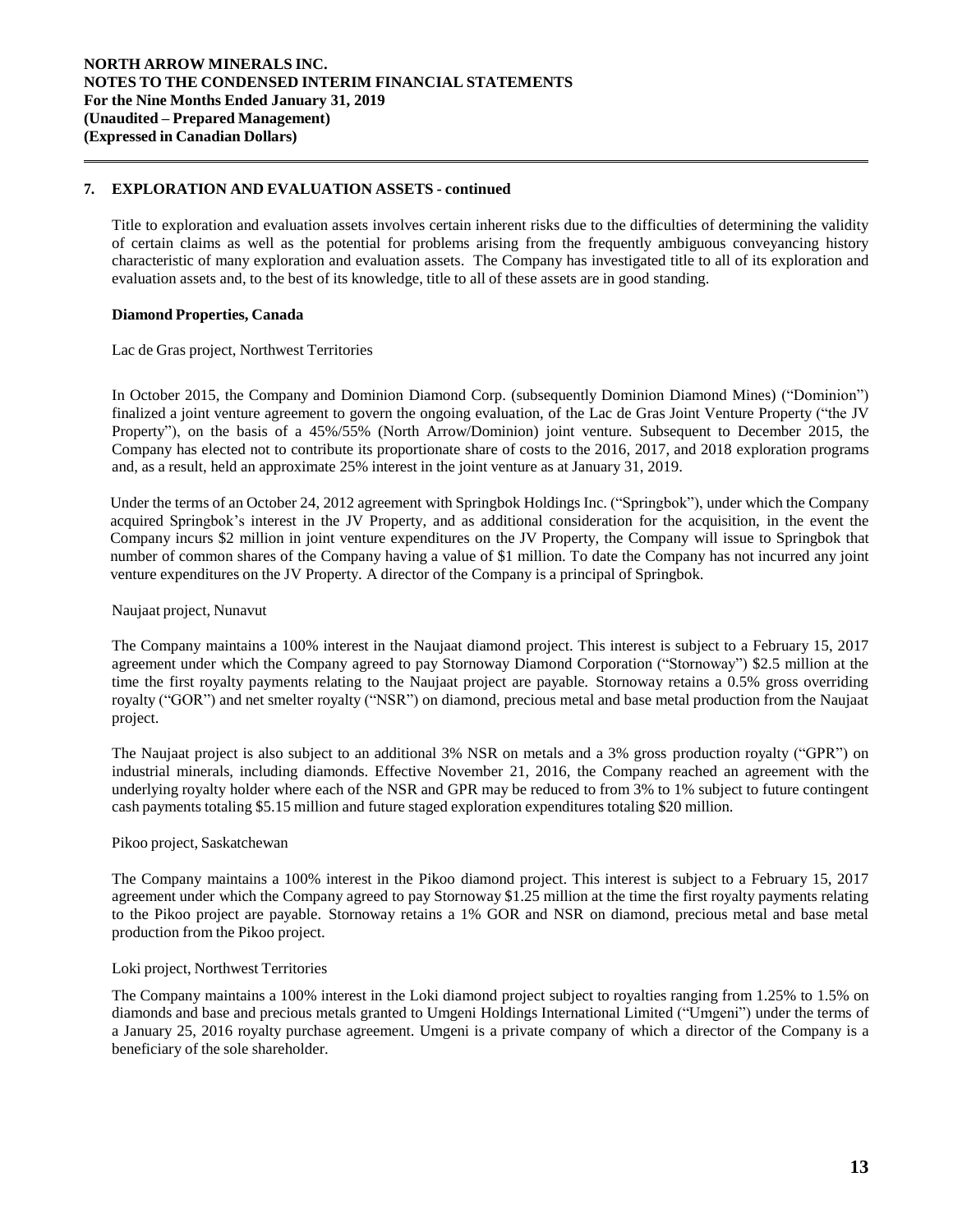### **7. EXPLORATION AND EVALUATION ASSETS - continued**

#### **Diamond Properties, Canada - continued**

#### Mel project, Nunavut

The Company maintains a 100% interest in the Mel diamond project in Nunavut. The project was acquired from Anglo Celtic Exploration Ltd., a private company controlled by a director, for 250,000 warrants entitling the holder to acquire 250,000 shares at a price of \$0.65 per share and is subject to a 1% GOR payable to Anglo Celtic Exploration Ltd. The Company retains the right to buy back one half of the GOR for \$1,000,000 at any time. During the period ended January 31, 2019, these warrants expired.

### Luxx project, Nunavut

The Company maintains a 100% interest in the Luxx diamond project in Nunavut. The project was acquired from Anglo Celtic Exploration Ltd., a private company controlled by a director, for 250,000 warrants entitling the holder to acquire 250,000 shares at a price of \$0.65 per share and is subject to a 1% GOR payable to Anglo Celtic Exploration Ltd. The Company retains the right to buy back one half of the gross overriding royalty for \$1,000,000 at any time. During the period ended January 31, 2019, these warrants expired.

## *Timiskaming project, Ontario/Quebec*

The Company maintains an 80% interest in the Timiskaming diamond project as part of an 80%/20% participating joint venture with Stornoway.

# **8. ACCOUNTS PAYABLE AND ACCRUED LIABILITIES**

|                                       | <b>January 31, 2019</b>  | April 30, 2018    |
|---------------------------------------|--------------------------|-------------------|
| Trade payables<br>Accrued liabilities | 248,674<br>\$<br>145,669 | 395,497<br>42,000 |
|                                       | 394,343<br>S             | \$<br>437,497     |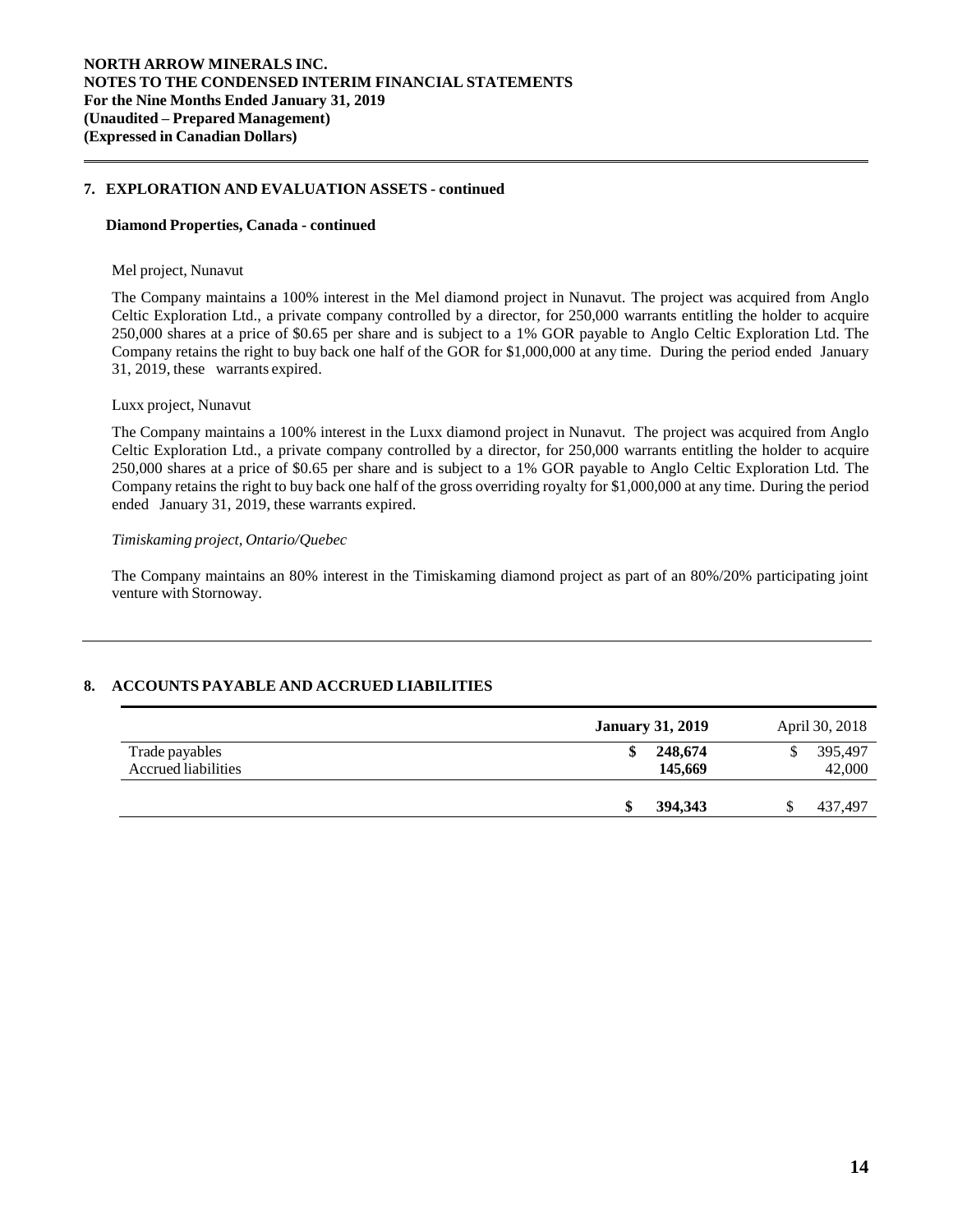### **9. CAPITAL STOCK AND RESERVES**

#### **Authorized share capital**

The authorized share capital of the Company is an unlimited number of common shares without par value.

#### **Share issuances**

- a) On May 18, 2017, the Company completed a non-brokered private placement of 20,000,000 units at a price of \$0.25 per unit for gross proceeds of \$5,000,000. Each unit consisted of one common share and one common share purchase warrant. At May 18, 2017, the Company's market price was \$0.215 per share: accordingly, \$700,000 of the proceeds were assigned to the value of the warrants under the residual method. Each warrant entitles the holder to purchase one additional common share at a price of \$0.40 per share for a period of three years.
- b) On June 19, 2018, the Company issued 10,135,000 flow-through shares at a price of \$0.20 per share and 6,481,717 non-flow-through units at a price of \$0.17 per unit for gross proceeds of \$3,128,892. Each non-flow-through unit consisted of a non-flow through share and a transferrable warrant that entitles the holder to purchase one share at a price of \$0.30 for a period of 24 months. If, commencing on October 20, 2018, the closing price of the Company's shares is at or above \$0.40 for 10 or more consecutive trading days, the expiry date of the warrants may be accelerated to the date that is 30 days after the acceleration trigger date. The flow-through shares were issued at a premium which was determined to be \$304,050 and this was initially recorded as a deferred premium liability. During the nine months ended January 31, 2019, the Company incurred eligible exploration expenditures and credited other income the deferred premium of \$304,050. Finders' fees and costs of \$90,169 were payable in connection with these private placements.

#### **Stock options and warrants**

At the Company's Annual General Meeting held on December 20, 2018, the shareholders ratified the stock option plan (the "Plan"). The Plan gives the directors the authority to grant options to directors, officers, employees and consultants. The maximum number of shares to be issued under the Plan is 10% of the issued and outstanding common shares at the time of the grant. The exercise price of each option granted shall not be less than the market price at the date of grant less a discount up to 25% in accordance with the policies of the TSX Venture Exchange ("TSXV"). Options granted typically have a term up to 5 years with vesting provisions determined by the directors in accordance with TSXV policies for Tier 2 Issuers, with a typical vesting period of 25% upon grant and 25% every six months thereafter.

As at January 31, 2019, the following stock options were outstanding:

| Number of<br><b>Shares</b> | Exercise<br>Price | Number of<br><b>Shares Vested</b> | <b>Expiry Date</b>         |
|----------------------------|-------------------|-----------------------------------|----------------------------|
| 607,500                    | \$ 0.60           |                                   | 607,500 September 25, 2019 |
| 200,000                    | \$0.54            |                                   | 200,000 December 16, 2019  |
| 2,230,000                  | 0.27<br>\$        | 2.230,000                         | June 23, 2022              |
| 150,000                    | 0.25<br>\$        |                                   | 112,500 November 21, 2022  |
| 2,070,000                  | 0.27              | 2,070,000                         | May 10, 2023               |
| 2,695,000                  | 0.20              | 1,347,500                         | July 12, 2023              |
| 7,952,500                  |                   | 6,567,500                         |                            |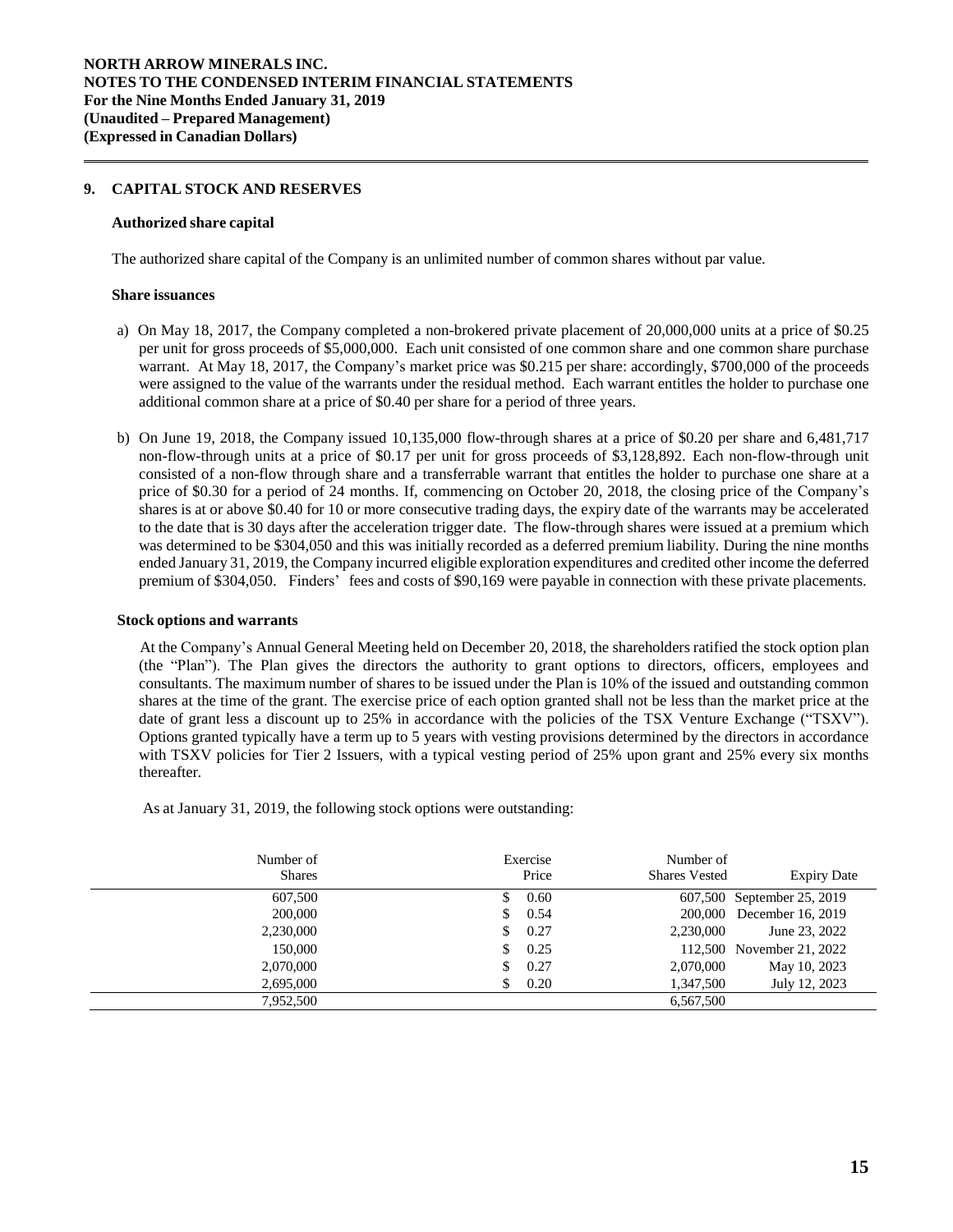### **9. CAPITAL STOCK AND RESERVES - continued**

#### **Stock options and warrants – continued**

A summary of the Company's stock option activity is as follows:

|                           |             | Weighted              |
|---------------------------|-------------|-----------------------|
|                           | Number      | Average               |
|                           | of Options  | <b>Exercise Price</b> |
| Balance, April 30, 2017   | 4,140,000   | \$0.47                |
| Options granted           | 2,380,000   | 0.27                  |
| Balance, April 30, 2018   | 6.520,000   | 0.38                  |
| Options expired           | (3,337,500) | 0.28                  |
| Options extended          | 2,075,000   | 0.27                  |
| Options granted           | 2,695,000   | 0.20                  |
| Balance, January 31, 2019 | 7,952,500   | \$0.28                |

#### **Share-based compensation**

During the nine months ended January 31, 2019, the Company extended 2,075,000 and granted 2,695,000 stock options(2018  $-2,380,000$ ) having a total fair value of \$714,496 (2018 - \$486,644) and a weighted average grant-date value of \$0.15 (2018 - \$0.20) per option. During the nine months ended January 31, 2019, the Company recognized share-based compensation of \$603,434 (2018 – \$380,651) relating to options vested during the period.

The fair value of options granted was estimated on the date of grant using the Black-Scholes option pricing model, with the following assumptions:

|                                 | January 31, 2019 | January 31, 2018 |
|---------------------------------|------------------|------------------|
| Risk-free interest rate         | 1.75%            | 1.33%            |
| Expected dividend yield         | Nil              | N <sub>i</sub>   |
| Expected stock price volatility | 115.02%          | 131.25%          |
| Expected life                   | 5 years          | 5 years          |
| Expected forfeiture rate        | Nil              | Nil              |

A summary of the Company's warrant activity is as follows:

|                           | Number<br>of<br>Warrants | Weighted<br>Average<br><b>Exercise Price</b> |
|---------------------------|--------------------------|----------------------------------------------|
| Balance, April 30, 2017   | 1,000,000                | \$0.45                                       |
| Expired                   | (500,000)                | 0.25                                         |
| Issued                    | 20,000,000               | 0.40                                         |
| Balance, April 30, 2018   | 20,500,000               | 0.41                                         |
| <b>Issued</b>             | 6,481,717                | 0.30                                         |
| Expired                   | (500,000)                | 0.65                                         |
| Balance, January 31, 2019 | $*26,481,717$            | \$0.38                                       |

\* Consists of 20,000,000 warrants exercisable at a price of \$0.40 per share expiring May 18, 2020 and 6,481,717 warrants exercisable at a price of \$0.30 per share expiring June 19, 2020.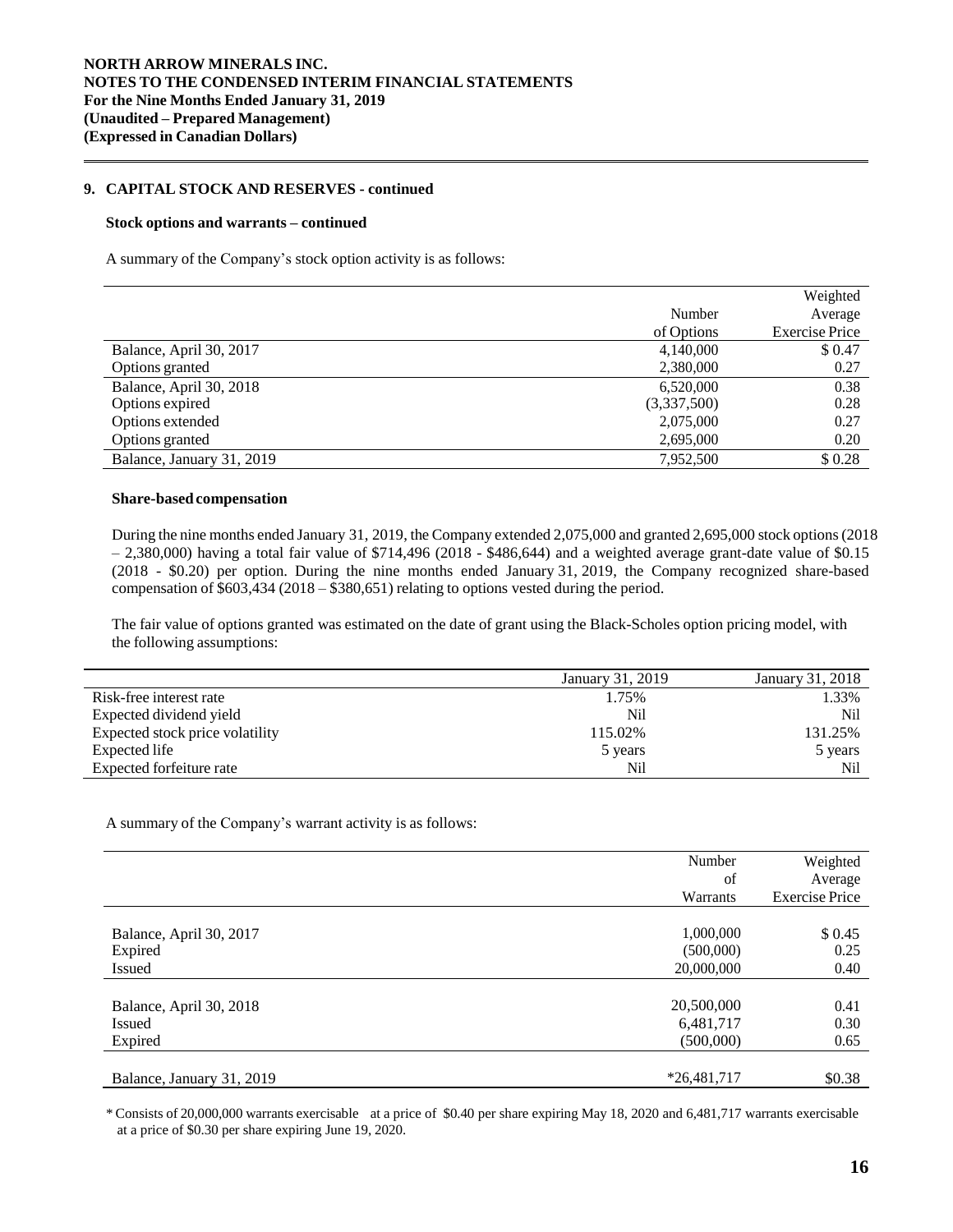### **10. RELATED PARTY TRANSACTIONS**

Details of the transactions between the Company and related parties not disclosed elsewhere in the financial statements are disclosed below.

The Company incurred the following transactions in the normal course of operations in connection with companies which have an officer and/or director in common.

- a) Paid or accrued consulting fees of \$13,500 (2018 \$13,500) to the Corporate Secretary of the Company. This amount is included in salaries disclosed below.
- b) Paid \$2,987 (2018 \$2,879) for office costs to a company controlled by a director.
- c) Charged related parties \$19,900 (2018 \$20,700) for rent, office and administrative costs.
- d) Included in other receivables is \$nil (2018 \$668) due from companies having a director or officers in common.

The remuneration of directors and key management personnel during the period ended January 31, 2019 was as follows:

|                                                                                                              | <b>January 31, 2019</b> |                              | January 31, 2018             |
|--------------------------------------------------------------------------------------------------------------|-------------------------|------------------------------|------------------------------|
| Salaries <sup>1</sup><br>Salaries in exploration costs <sup>1</sup><br>Share-based compensation <sup>2</sup> | \$                      | 132,550<br>97.688<br>429.555 | 136,005<br>94,130<br>231,381 |
| Total                                                                                                        |                         | 659,793                      | 461,516                      |

1 – When key management is working specifically on mineral properties their time is capitalized against the mineral property.

2 – Share-based compensation is the fair value of options that have been granted to directors and key management personnel.

During the year ended April 30, 2016, the Company entered into an employment agreement with a senior employee and officer for his services requiring a minimum annual payment of \$225,000. In addition, the employment agreement contains clauses which could provide for a payment or payments in excess of \$450,000 on termination of employment or conclusion of a change in control or similar transaction.

# **11. COMMITMENTS**

Commitments for rental of the Company's office space and equipment are as follows:

| <b>Year ending</b> |          |
|--------------------|----------|
| April 30, 2019     | \$19,557 |
| April 30, 2020     | \$78,226 |
| April 30, 2021     | \$59,579 |
| April 30, 2022     | \$3,636  |
|                    |          |